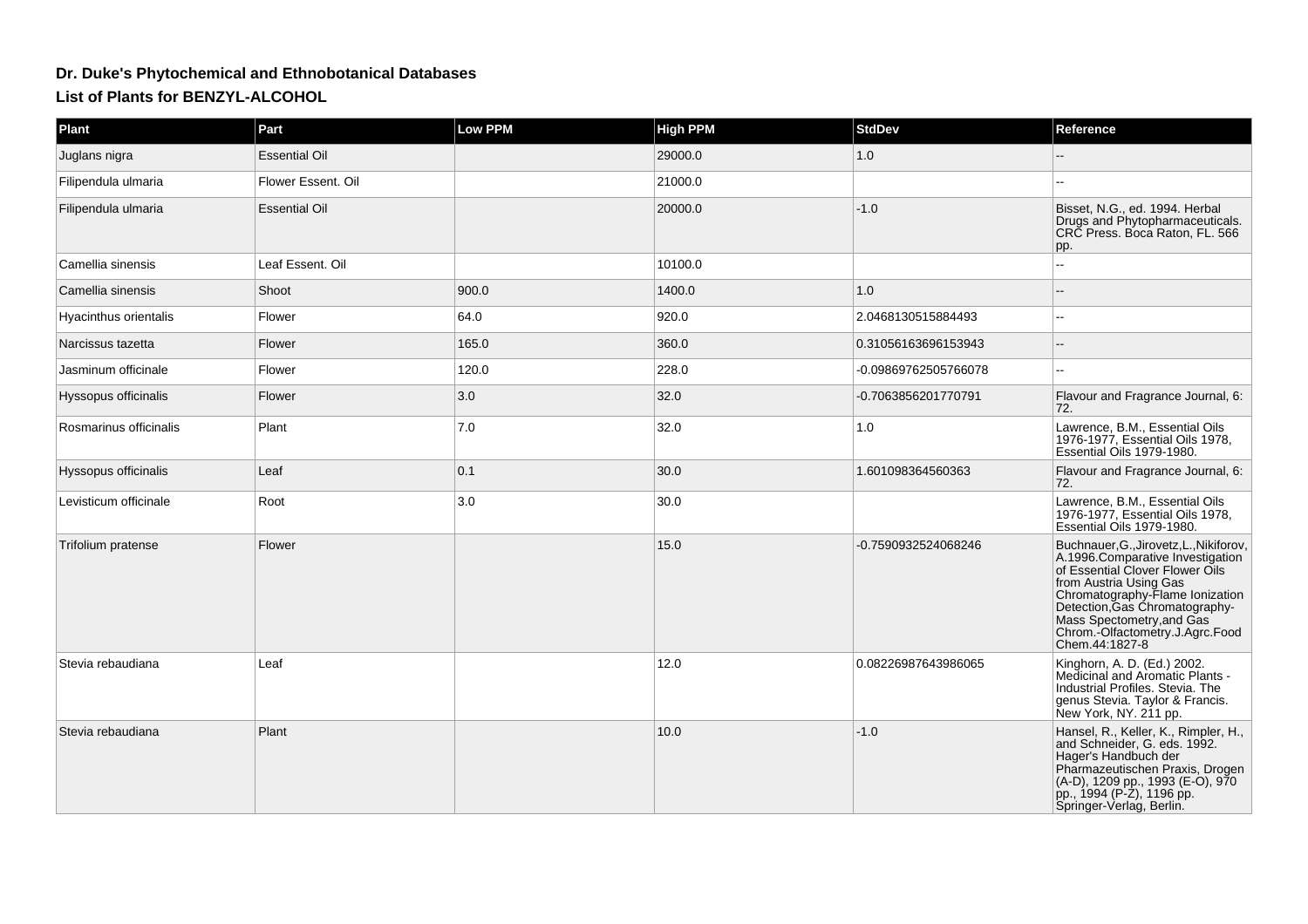| Plant                 | Part                 | Low PPM | <b>High PPM</b> | <b>StdDev</b>       | Reference                                                                                                                                                      |
|-----------------------|----------------------|---------|-----------------|---------------------|----------------------------------------------------------------------------------------------------------------------------------------------------------------|
| Stevia rebaudiana     | Flower               |         | 4.0             | -0.7931981909084246 | Kinghorn, A. D. (Ed.) 2002.<br>Medicinal and Aromatic Plants -<br>Industrial Profiles. Stevia. The<br>genus Stevia. Taylor & Francis.<br>New York, NY. 211 pp. |
| Citrus reticulata     | Fruit                | 1.0     | 2.0             | 1.4141599980735915  | Lawrence, B.M., Essential Oils<br>1976-1977, Essential Oils 1978,<br>Essential Oils 1979-1980.                                                                 |
| Callicarpa americana  | Leaf                 |         | 2.0             | -0.7615237280715296 |                                                                                                                                                                |
| Origanum minutiflorum | Shoot                | 0.1     | 2.0             | $-1.0$              | Baser, K.H.C., Tumen, G., Sezik,<br>E. 1991. The Essential Oil of<br>Origanum minutiflorum O.<br>Schwarz and P.H. Davis. J. Ess.<br>Oil Res. 3: 445-446.       |
| Rheum palmatum        | Rhizome              |         | 0.5             |                     |                                                                                                                                                                |
| Mentha x piperita     | Leaf                 | 0.01    | 0.1             | -0.9218445129286937 | Duke, J. A. Writeups or information<br>summaries on approximately<br>2,000 economic plants, USDA,<br>ARS, Beltsville, MD 20705.                                |
| Vaccinium myrtillus   | <b>Fruit Juice</b>   |         | 0.08            |                     |                                                                                                                                                                |
| Vaccinium corymbosum  | <b>Fruit Juice</b>   | 0.01    | 0.08            |                     |                                                                                                                                                                |
| Morinda citrifolia    | Fruit                |         | 0.02            | -0.6964205015638791 |                                                                                                                                                                |
| Carica papaya         | Fruit                |         | 0.0             | -0.7177394965097122 | Jim Duke's personal files.                                                                                                                                     |
| Juglans nigra         | Fruit                |         |                 |                     |                                                                                                                                                                |
| Vanilla planifolia    | Fruit                |         |                 |                     |                                                                                                                                                                |
| Cinnamomum verum      | Bark                 |         |                 |                     | Lawrence, B.M., Essential Oils<br>1976-1977, Essential Oils 1978,<br>Essential Oils 1979-1980.                                                                 |
| Hyssopus officinalis  | <b>Essential Oil</b> |         |                 |                     |                                                                                                                                                                |
| Cinnamomum verum      | Root Bark            |         |                 |                     |                                                                                                                                                                |
| Tanacetum parthenium  | Fruit Essent. Oil    |         |                 |                     |                                                                                                                                                                |
| Polianthes tuberosa   | Flower               |         |                 |                     |                                                                                                                                                                |
| Ligustrum japonicum   | Flower               |         |                 |                     |                                                                                                                                                                |
| Aspalathus linearis   | Leaf Essent. Oil     |         |                 |                     |                                                                                                                                                                |
| Albizia lebbeck       | Flower               |         |                 |                     | Wealth of India.                                                                                                                                               |
| Pueraria montana      | Fruit Essent. Oil    |         |                 |                     |                                                                                                                                                                |
| Glycyrrhiza glabra    | Rhizome Essent. Oil  |         |                 |                     |                                                                                                                                                                |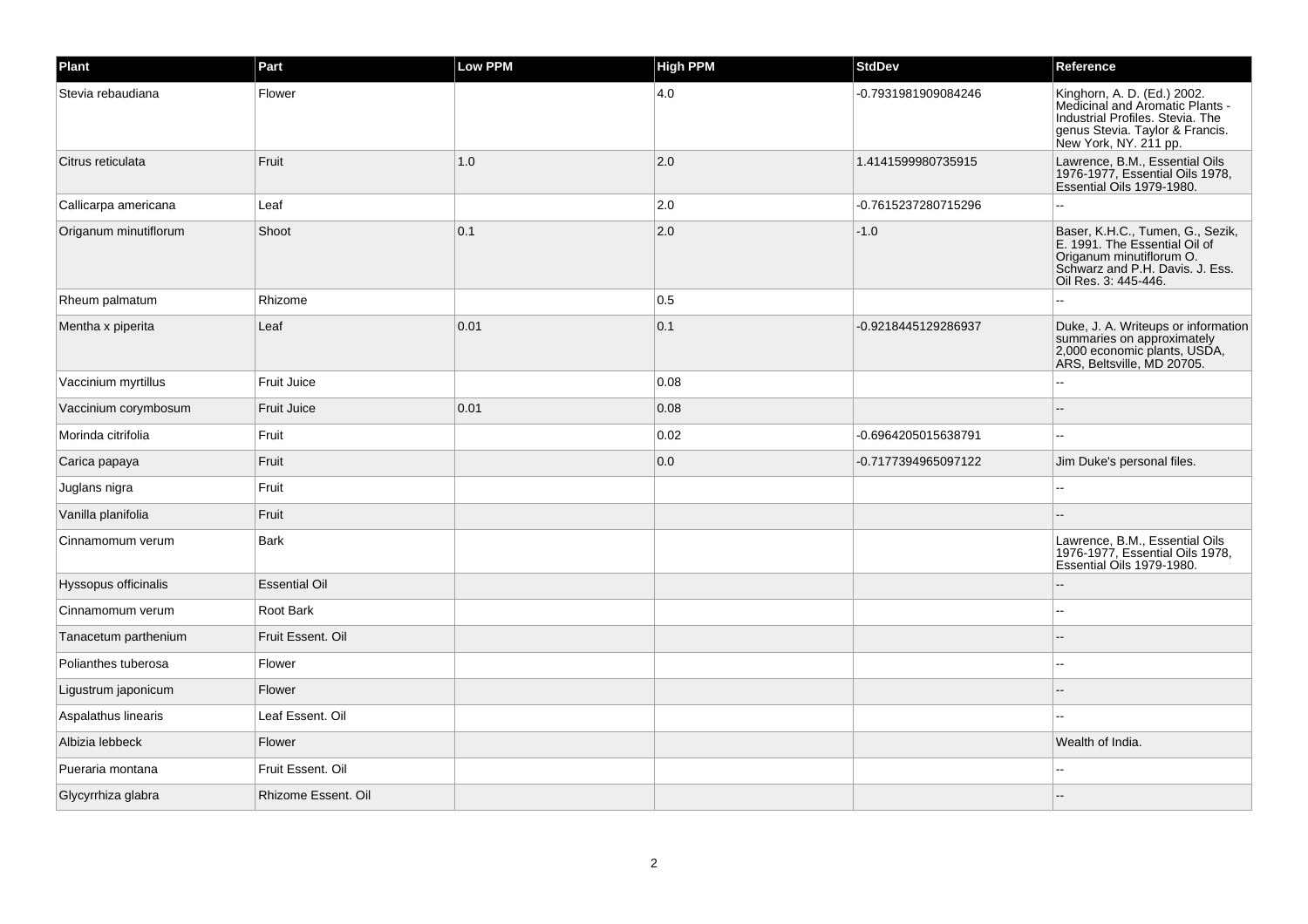| Plant                   | Part                 | <b>Low PPM</b> | <b>High PPM</b> | <b>StdDev</b> | Reference                                                                                                                                                                                                                     |
|-------------------------|----------------------|----------------|-----------------|---------------|-------------------------------------------------------------------------------------------------------------------------------------------------------------------------------------------------------------------------------|
| Hibiscus sabdariffa     | Fruit                |                |                 |               | Chemical Constituents of Oriental<br>Herbs (3 diff. books)                                                                                                                                                                    |
| Hibiscus sabdariffa     | Leaf                 |                |                 |               | Chemical Constituents of Oriental<br>Herbs (3 diff. books)                                                                                                                                                                    |
| Robinia pseudoacacia    | Flower               |                |                 |               | LL.                                                                                                                                                                                                                           |
| Myroxylon balsamum      | Plant                |                |                 |               |                                                                                                                                                                                                                               |
| Citrullus lanatus       | Fruit Juice          |                |                 |               | $\sim$                                                                                                                                                                                                                        |
| Liquidambar orientalis  | Resin, Exudate, Sap  |                |                 |               |                                                                                                                                                                                                                               |
| Syzygium aromaticum     | Plant                |                |                 |               |                                                                                                                                                                                                                               |
| Viola odorata           | Flower               |                |                 |               |                                                                                                                                                                                                                               |
| Viola odorata           | Leaf                 |                |                 |               |                                                                                                                                                                                                                               |
| Acacia farnesiana       | Flower               |                |                 |               |                                                                                                                                                                                                                               |
| Verbascum thapsus       | Seed                 |                |                 |               |                                                                                                                                                                                                                               |
| Ocimum basilicum        | <b>Essential Oil</b> |                |                 |               |                                                                                                                                                                                                                               |
| Menyanthes trifoliata   | Leaf                 |                |                 |               | <b>Chemical Constituents of Oriental</b><br>Herbs (3 diff. books)                                                                                                                                                             |
| Lycopersicon esculentum | Fruit                |                |                 |               | $\overline{a}$                                                                                                                                                                                                                |
| Vaccinium macrocarpon   | Fruit                |                |                 |               | $\sim$                                                                                                                                                                                                                        |
| Liquidambar styraciflua | Resin, Exudate, Sap  |                |                 |               |                                                                                                                                                                                                                               |
| Cananga odorata         | Flower               |                |                 |               | ۵.                                                                                                                                                                                                                            |
| Vitis vinifera          | Leaf                 |                |                 |               |                                                                                                                                                                                                                               |
| Mentha spicata          | Leaf                 |                |                 |               | Duke, J. A. Writeups or information<br>summaries on approximately<br>2,000 economic plants, USDA,<br>ARS, Beltsville, MD 20705.                                                                                               |
| Hesperis matronalis     | Flower               |                |                 |               | Nielsen, J. K., Jakobsen, H. B.,<br>Friis, P., Hansen, K., Moller, J.,<br>Olsen, C. E. 1995. Asynchronous<br>Rhythmus in the Emission of<br>Volatiles from Hesperis matronalis<br>Flowers. Phytochemistry, 38(4):<br>847-851. |
| Prunus armeniaca        | Fruit                |                |                 |               | List, P.H. and Horhammer, L.,<br>Hager's Handbuch der<br>Pharmazeutischen Praxis, Vols. 2-<br>6, Springer-Verlag, Berlin, 1969-<br>1979.                                                                                      |